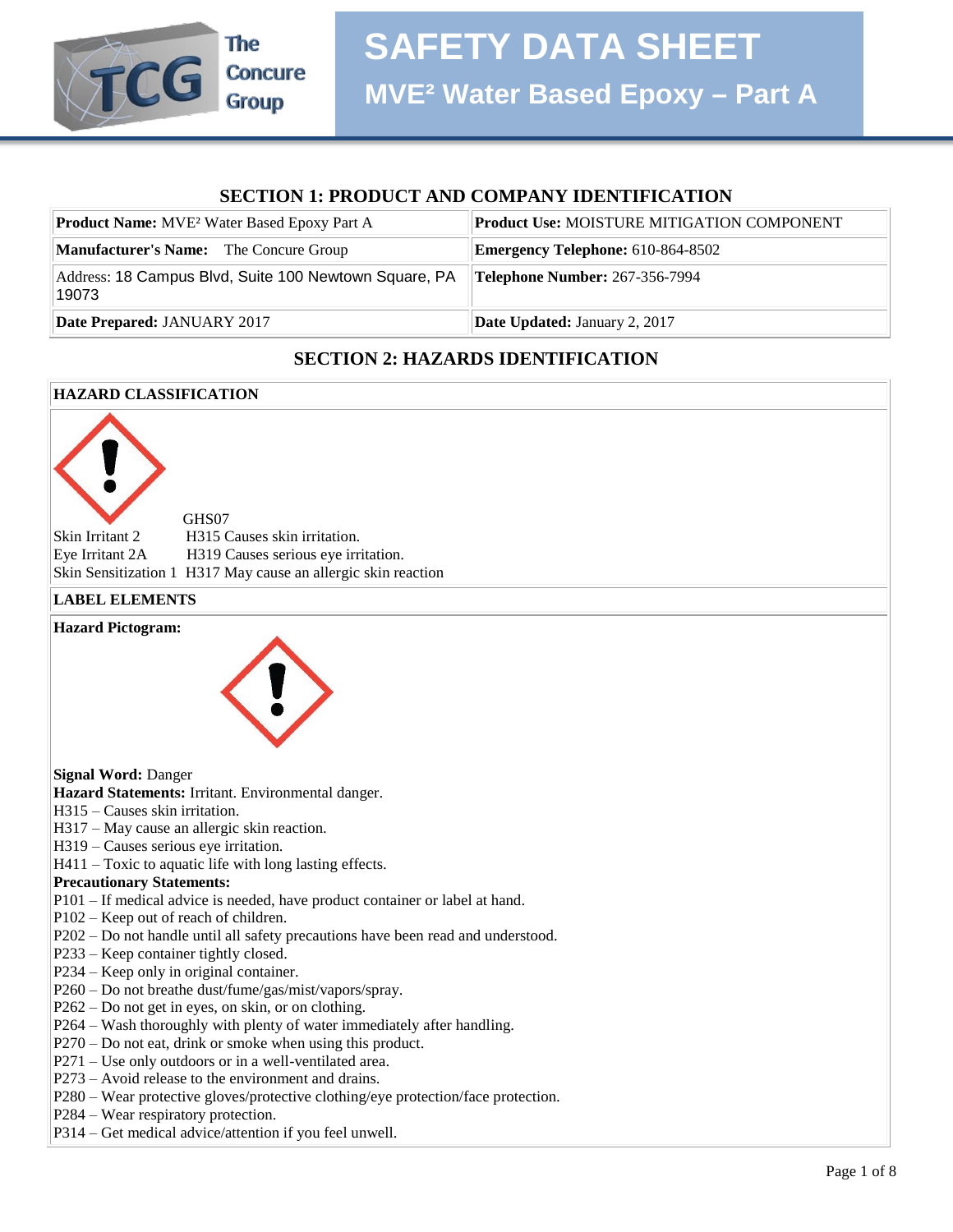

P391 – Collect spillage.

P402 + P404 – Store in a dry place. Store in a closed container.

P403 + P233 – Store in a well-ventilated place. Keep container tightly closed.

P405 – Store locked up.

P501 – Dispose of contents and container as hazardous waste in accordance with all local, regional, national and international regulations.

#### **ADDITIONAL INFORMATION**

**Hazards not otherwise classified:** Not applicable.

3.0 % of the mixture consists of ingredient(s) of unknown acute toxicity.

#### **SECTION 3: COMPOSITION / INFORMATION ON INGREDIENTS**

| <b> MATERIAL OR INGREDIENT</b>                          | $\mathop{\mathsf{CAS}}\nolimits$ # | WT. % |
|---------------------------------------------------------|------------------------------------|-------|
| Propane, 2,2-bis[p-(2,3-epoxypropoxy)phenyl]-, polymers | 25085-99-8                         | 99 %  |

Exact composition percentage/concentration has been withheld as a trade secret in accordance with paragraph (i) of §1910.1200.

#### **SECTION 4: FIRST-AID MEASURES**

#### **DESCRIPTION OF THE FIRST AID MEASURE**

P301 + P310 +P330 + P331 – IF SWALLOWED: Rinse mouth. Do NOT induce vomiting. Immediately call a POISON CENTER or doctor/physician.

P302 + P352 + P361 – IF ON SKIN: Wash with plenty of soap and water. If skin irritation or rash occurs: Get immediate medical advice/attention.

P304 + P311 + P340 + P341 + P342 – IF INHALED: Remove victim to fresh air and keep at rest in a position comfortable for breathing. If breathing is difficult, remove victim to fresh air and keep at rest in a position comfortable for breathing. If experiencing respiratory symptoms: Call a POISON CENTER or doctor/physician.

P305 + P313 + P337 + P338 + P351 – IF IN EYES: Rinse cautiously with water for several minutes. Remove contact lenses, if present and easy to do. Continue rinsing. If eye irritation persists: Get medical advice/attention.

P306 + P360 – IF ON CLOTHING: Immediately rinse contaminated clothing and skin with plenty of water before removing clothes.

P314 – Get medical advice/attention if you feel unwell.

#### **IMPORTANT SYMPTOMS AND EFFECTS, BOTH ACUTE AND DELAYED**

**Eye:** May cause moderate eye irritation.

**Skin:** Brief contact may cause moderate skin irritation with local redness. Prolonged skin contact is unlikely to result in absorption of harmful amounts. Has caused allergic skin reactions in humans. Has demonstrated the potential for contact allergy in mice.

**Inhalation:** At room temperature, exposure to vapor is minimal due to low volatility. Vapor from heated material, mist or aerosols may cause respiratory irritation.

**Ingestion:** Very low toxicity if swallowed. Harmful effects not anticipated from swallowing small amounts.

**Chronic Health Hazard:** This product contains no listed carcinogens according to IARC, ACGIH, NTP and/or OSHA in concentrations of 0.1 percent or greater. Many studies have been conducted to assess the potential carcinogenicity of diglycidyl ether of Bisphenol A (DGEBPA). Indeed, the most recent review of the available data by the International Agency for Research on Cancer (IARC) has concluded that DGEBPA is not classified as a carcinogen. Although some weak evidence of carcinogenicity has been reported in animals, when all of the data are considered, the weight of evidence does not show that DGEBPA is carcinogenic.

#### **INDICATION OF IMMEDIATE MEDICAL ATTENTION AND SPECIAL TREATMENTS NEEDED**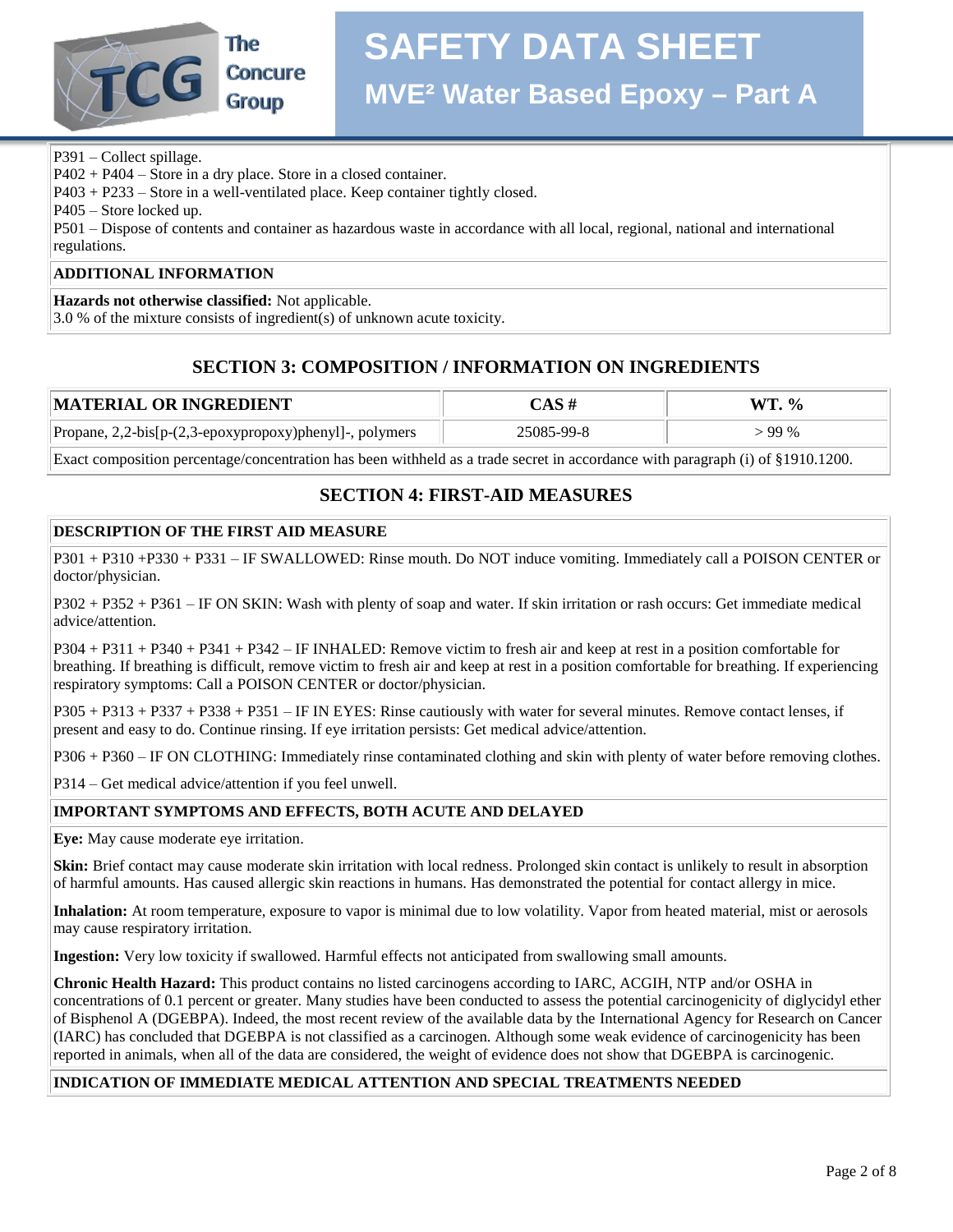

## **SAFETY DATA SHEET MVE² Water Based Epoxy – Part A**

**Note to Physicians:** Symptoms may not appear immediately. Corticosteroid cream has been effective in treating skin irritation.

**Specific Treatments:** No specific antidote. Treatment of exposure should be directed at the control of symptoms and the clinical condition of the patient. In case of accident or if you feel unwell, seek medical advice immediately (provide label or SDS).

#### **SECTION 5 – FIRE-FIGHTING MEASURES**

#### **FLAMMABILITY**

**Flammability:** Not flammable by WHMIS/OSHA criteria.

#### **EXTINGUISHING MEDIA**

**Suitable Extinguishing Media:** Water fog or fine spray. Dry chemical fire extinguishers. Carbon dioxide fire extinguishers. Foam. Alcohol resistant foams (ATC type) are preferred. Water fog, applied gently may be used as a blanket for fire extinguishment. **Unsuitable Extinguishing Media:** General purpose synthetic foams (including AFFF) or protein foams may be less effective. Do not use direct water stream as it may spread fire.

#### **SPECIAL HAZARDS ARISING FROM THE CHEMICAL**

**Products of Combustion:** During a fire, smoke may contain the original material in addition to combustion products of varying composition which may be toxic and/or irritating. Combustion products may include and are not limited to: Phenolics. Carbon monoxide. Carbon dioxide. Container may rupture from gas generation in a fire situation. Violent steam generation or eruption may occur upon application of direct water stream to hot liquids. Dense smoke is emitted when burned without sufficient oxygen.

**Explosion Data: Sensitivity to Mechanical Impact:** Not available.

 **Sensitivity to Static Discharge:** Not available.

#### **SPECIAL PROTECTIVE EQUIPMENT AND PRECAUTIONS FOR FIRE FIGHTERS**

Keep people away. Isolate fire and deny unnecessary entry. Use water spray to cool fire exposed containers and fire affected zone until fire is out and danger of reignition has passed. Fight fire from protected location or safe distance. Consider the use of unmanned hose holders or monitor nozzles. Immediately withdraw all personnel from the area in case of rising sound from venting safety device or discoloration of the container. Do not use direct water stream. May spread fire. Move container from fire area if this is possible without hazard. Burning liquids may be moved by flushing with water to protect personnel and minimize property damage. Water fog, applied gently may be used as a blanket for fire extinguishment. Contain fire water run-off if possible. Firewater run-off, if not contained, may cause environmental damage. Review the "Accidental Release Measures" and the "Ecological Information" sections of this SDS.

Wear positive-pressure self-contained breathing apparatus (SCBA) and protective fire fighting clothing (includes fire fighting helmet, coat, trousers, boots, and gloves). Avoid contact with this material during fire fighting operations. If contact is likely, change to full chemical resistant fire fighting clothing with self-contained breathing apparatus. If this is not available, wear full chemical resistant clothing with self-contained breathing apparatus and fight fire from a remote location. For protective equipment in post-fire or non-fire clean-up situations, refer to the relevant sections.

#### **SECTION 6: ACCIDENTAL RELEASE MEASURES**

#### **PERSONAL PRECAUTIONS, PROTECTIVE EQUIPMENT AND EMERGENCY PROCEDURES**

Use personal protective equipment. Wear suitable protective clothing, gloves and eye/face protection. Open enclosed spaces to outside atmosphere. Evacuate personnel to safe areas and do not approach spilled product. If possible, stop flow of product.

#### **METHODS AND MATERIALS FOR CONTAINMENT AND CLEAN - UP**

**Methods for Containment:** Isolate area. Keep unnecessary and unprotected personnel from entering the area. Use appropriate safety equipment. For additional information, refer to Section 8, Exposure Controls and Personal Protection. Prevent from entering into soil, ditches, sewers, waterways and/or groundwater.

**Methods for Cleaning-Up:** Contain spilled material if possible. Absorb with materials such as: Sand. Polypropylene fiber products. Polyethylene fiber products. Remove residual with soap and hot water. Collect in suitable and properly labeled containers. Residual can be removed with solvent. Solvents are not recommended for clean-up unless the recommended exposure guidelines and safe handling practices for the specific solvent are followed.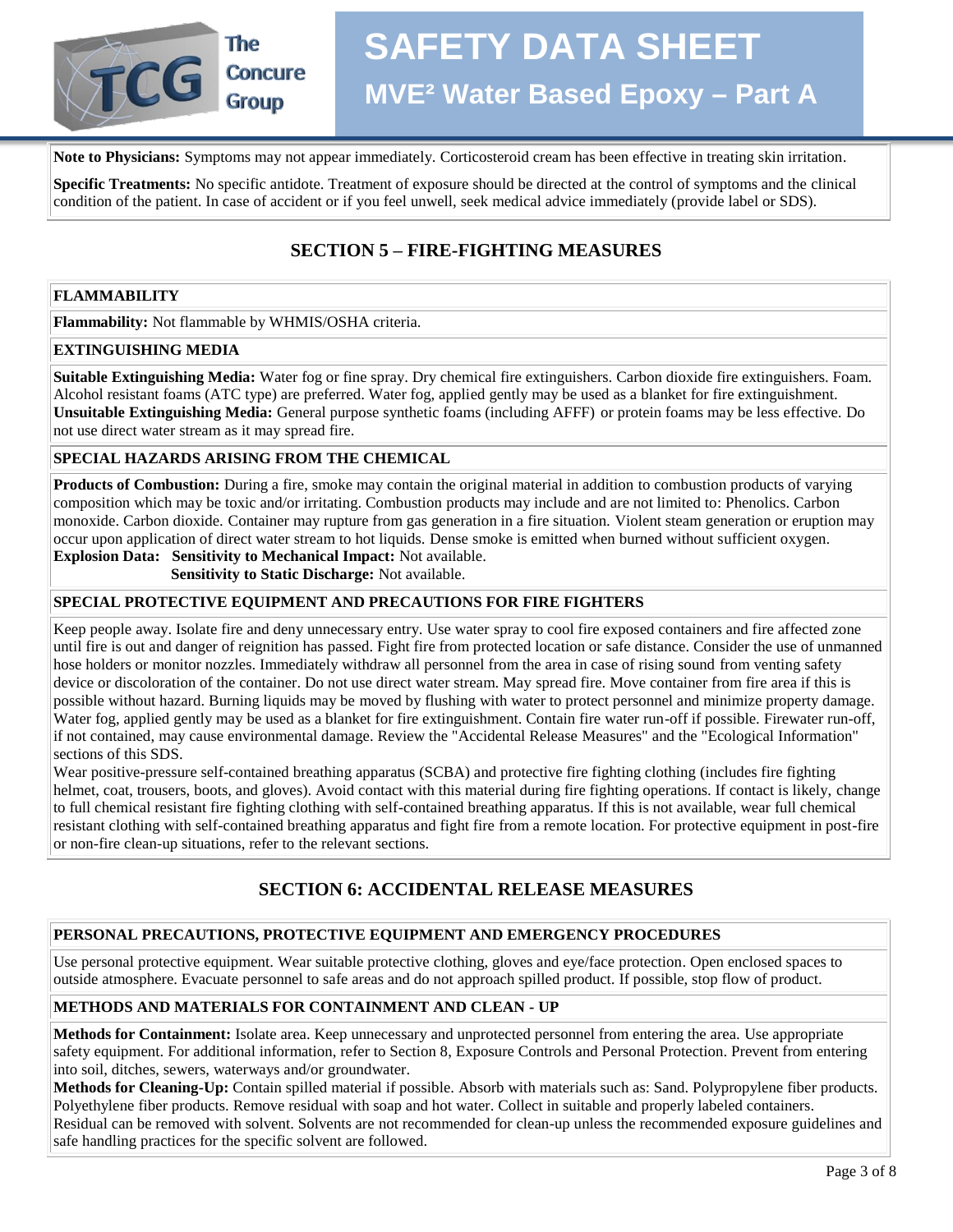**SAFETY DATA SHEET**

**MVE² Water Based Epoxy – Part A**

#### **SECTION 7: HANDLING AND STORAGE**

#### **PRECAUTIONS FOR SAFE HANDLING**

The

**Concure Group** 

**Handling:** Avoid prolonged or repeated contact with skin. Avoid contact with eyes, skin, and clothing. Wash thoroughly after handling. Avoid use of electric band heaters. Failures of electric band heaters have been reported to cause drums of liquid epoxy resin to explode and catch fire. Application of a direct flame to a container of liquid epoxy resin can also cause explosion and/or fire. **General Hygiene Advice:** Launder contaminated clothing before reuse. Wash hands before eating, drinking, or smoking.

#### **CONDITIONS FOR SAFE STORAGE, INCLUDING ANY INCOMPATIBILITIES**

**Storage:** Keep out of the reach of children. Keep containers tightly closed in a dry, cool and well-ventilated place. Store in air-tight labeled containers. Keep containers closed when not in use. Avoid any dust buildup by frequent cleaning and suitable construction of the storage area. Store in a temperature controlled area between  $10^{0}C(50^{0}F)$  and  $30^{0}C(90^{0}F)$ .

#### **SECTION 8: EXPOSURE CONTROLS/PERSONAL PROTECTION**

#### **CONTROL PARAMETERS**

| <b>Occupational Exposure Limits</b>                                 |                |                |
|---------------------------------------------------------------------|----------------|----------------|
| Ingredient                                                          | OSHA-PEL       | ACGIH-TLV      |
| Propane, $2,2$ -bis[ $p-(2,3-$<br>l epoxypropoxy)phenyl]-, polymers | Not available. | Not available. |

#### **EXPOSURE CONTROLS**

**Engineering Controls:** Use local exhaust ventilation, or other engineering controls to maintain airborne levels below exposure limit requirements or guidelines. If there are no applicable exposure limit requirements or guidelines, general ventilation should be sufficient for most operations. Local exhaust ventilation may be necessary for some operations.

#### **INDIVIDUAL PROTECTIVE MEASURES**

#### **Personal Protective Equipment:**

**Eye/Face Protection:** Wear appropriate safety equipment..

**Skin Protection:**

 **Hand Protection:** Wear suitable impervious Neoprene gloves, PVC disposable gloves, or Nitrile rubber gloves.  **Body Protection:** Wear suitable protective clothing.

**Respiratory Protection:** A NIOSH approved Mist Respirator or filtering facepiece. Respirators should be selected by and used under the direction of a trained health and safety professional following OSHA and ANSI requirement standards. **General Health and Safety Measures:** Handle according to established industrial hygiene and safety practices.

#### **SECTION 9: PHYSICAL AND CHEMICAL PROPERTIES**

| Appearance                                     | Viscous Liquid                            |
|------------------------------------------------|-------------------------------------------|
| <b>Color</b>                                   | Colorless to Light Yellow                 |
| Odor                                           | Odorless to Mild                          |
| pH                                             | Not Available                             |
| <b>Initial Boiling Point and Boiling Range</b> | $320^{\circ}C(608^{\circ}F)$              |
| <b>Flash Point</b>                             | $264$ <sup>o</sup> C (507 <sup>o</sup> F) |
| <b>Evaporation Rate</b>                        | Not Available                             |
| <b>Flammability</b>                            | No                                        |
| <b>Lower Flammability/Explosive Limit</b>      | Not Available                             |
| <b>Upper Flammability/Explosive Limit</b>      | Not Available                             |
| <b>Vapor Pressure</b>                          | Not Available                             |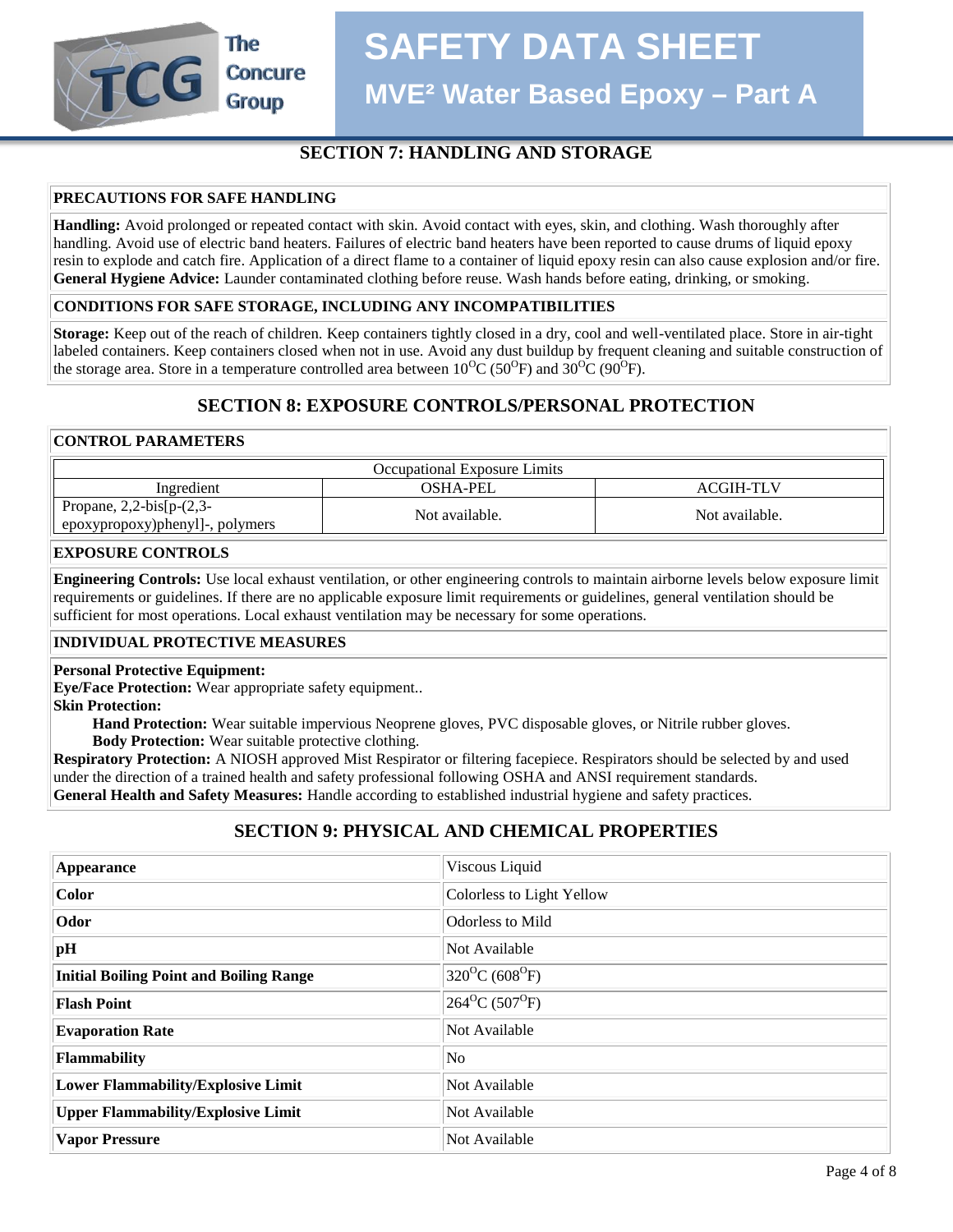## **SAFETY DATA SHEET**



**MVE² Water Based Epoxy – Part A**

| <b>Vapor Density</b>                     | Not Available  |
|------------------------------------------|----------------|
| <b>Relative Density/Specific Gravity</b> | 1.1 to 1.2     |
| <b>Solubility</b>                        | Partial        |
| Partition coefficient: n-octanol/water   | 3.242          |
| <b>Auto-Ignition Temperature</b>         | Not Available  |
| <b>Decomposition Temperature</b>         | Not Available  |
| <b>Oxidizing Properties</b>              | N <sub>0</sub> |
| <b>Explosive Properties</b>              | N <sub>o</sub> |

#### **SECTION 10: STABILITY AND REACTIVITY**

#### **REACTIVITY**

Stable under normal conditions and conditions of normal use.

#### **CHEMICAL STABILITY**

Stable under normal storage conditions and conditions of normal use.

#### **POSSIBILITY OF HAZARDOUS REACTIONS**

Polymerization will not occur by itself. Masses of more than one pound (0.5 kg) of product plus an aliphatic amine will cause irreversible polymerization with considerable heat build-up.

#### **CONDITIONS TO AVOID**

Avoid short term exposures to temperatures above 300 °C (572 °F). Avoid prolonged exposure to temperatures above 250 °C (482) °F). Potentially violent decomposition can occur above 350 °C (662 °F). Generation of gas during decomposition can cause pressure in closed systems. Pressure build-up can be rapid.

#### **INCOMPATIBLE MATERIALS**

Avoid contact with oxidizing materials. Avoid contact with: Acids. Bases. Avoid unintended contact with amines.

#### **HAZARDOUS DECOMPOSITION PRODUCTS**

Decomposition products depend upon temperature, air supply and the presence of other materials. Gases are released during decomposition. Uncontrolled exothermic reaction of epoxy resins release phenolics, carbon monoxide, and water.

#### **SECTION 11: TOXICOLOGICAL INFORMATION**

#### **INFORMATION ON TOXICOLOGICAL EFFECTS**

**Likely Routes of Exposure:** Skin contact, skin absorption, eye contact, inhalation, and ingestion.

#### **Symptoms related to physical/chemical/toxicological characteristics:**

**Eye:** May cause moderate eye irritation.

**Skin:** Brief contact may cause moderate skin irritation with local redness. Has caused allergic skin reactions in humans. Has demonstrated the potential for contact allergy in mice.

**Inhalation:** No relevant data found.

**Ingestion:** May be harmful if swallowed.

**Acute Toxicity:**

| Ingredient                      | LC50          | LD50                     |
|---------------------------------|---------------|--------------------------|
| Propane, $2,2-bis[p-(2,3-$      | Not Available | Oral $15,000$ mg/kg, rat |
| epoxypropoxy)phenyl]-, polymers |               | Dermal 23,000 mg/kg, rat |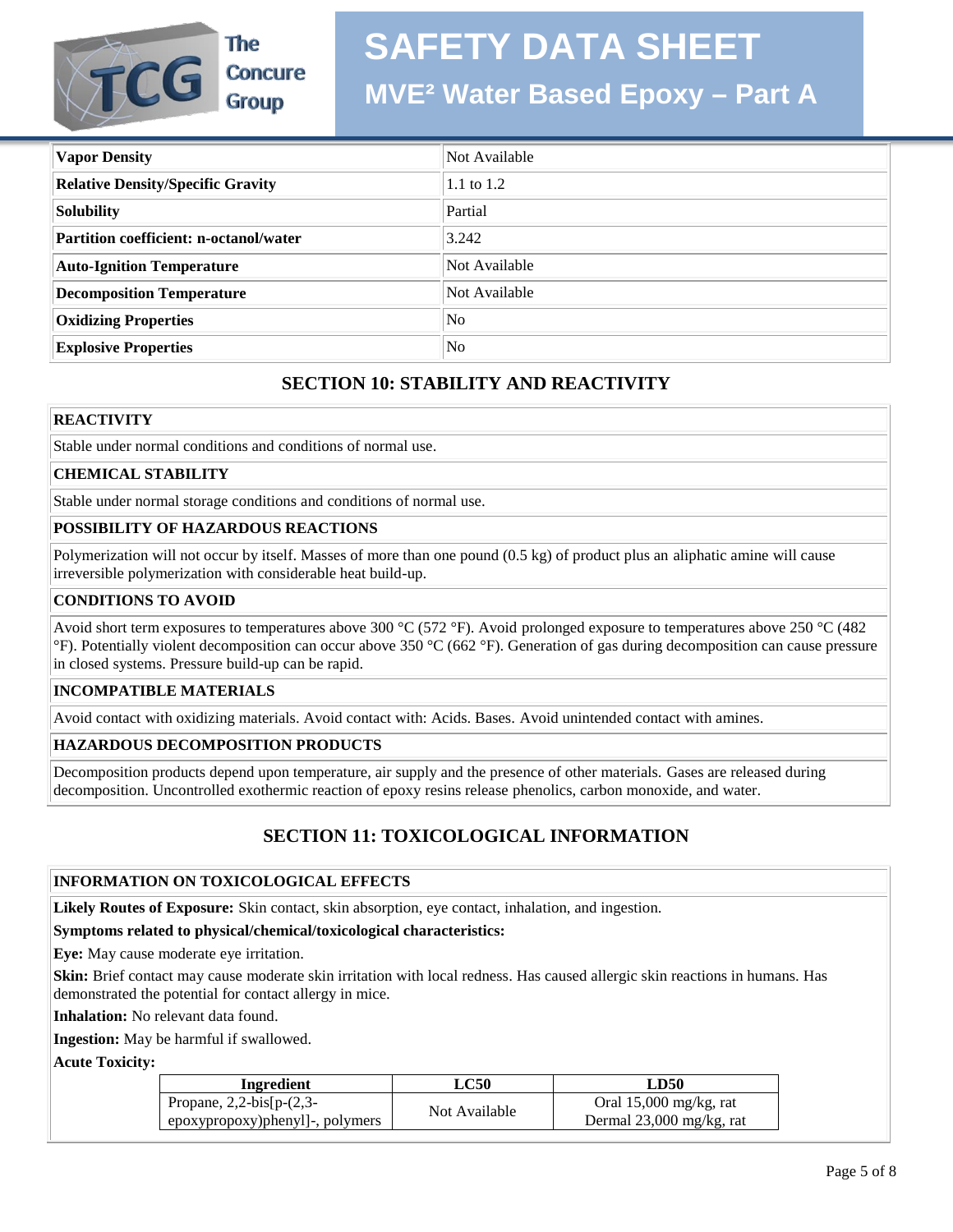

The **Concure** 

# **SAFETY DATA SHEET**

## **MVE² Water Based Epoxy – Part A**

| <b>Calculated overall Chemical Acute Toxicity Values</b>      |                    |                                                                                                           |
|---------------------------------------------------------------|--------------------|-----------------------------------------------------------------------------------------------------------|
| LC50 (inhalation)                                             | $LD50$ (oral)      | LD50 (dermal)                                                                                             |
| Not available.                                                | Not available.     | Not available.                                                                                            |
| Ingredient                                                    |                    | <b>Chemical Listed as Carcinogen or</b><br><b>Potential Carcinogen</b><br>(NTP, IARC, OSHA, ACGIH, CP65)* |
| Propane, $2,2-bis[p-(2,3-$<br>epoxypropoxy)phenyl]-, polymers |                    | Not listed.                                                                                               |
|                                                               | (* See Section 15) |                                                                                                           |

#### **DELAYED, IMMEDIATE, AND CHRONIC EFFECTS OF SHORT-TERM AND LONG-TERM EXPOSURE**

**Skin Corrosion/Irritation:** Brief contact may cause moderate skin irritation with local redness. Has caused allergic skin reactions in humans. Has demonstrated the potential for contact allergy in mice.

**Serious Eye Damage/Irritation:** May cause moderate eye irritation.

**Respiratory Sensitization:** No relevant data found about significant adverse effects of repeated exposure.

**Skin Sensitization:** May cause an allergic skin reaction.

**STOT-Single Exposure:** May cause respiratory irritation.

**Chronic Health Effects:**

 **Carcinogenicity:** Not hazardous by WHMIS/OSHA criteria.

 **Germ Cell Mutagenicity:** Not hazardous by WHMIS/OSHA criteria.

**Reproductive Toxicity:**

 **Developmental:** Based on available data, the classification criteria are not met.  **Teratogenicity:** Not hazardous by WHMIS/OSHA criteria.  **Embryotoxicity:** Not hazardous by WHMIS/OSHA criteria.  **Fertility:** Based on available data, the classification criteria are not met.

**STOT-Repeated Exposure:** Not available.

**Aspiration Hazard:** Based on available data, the classification criteria are not met.

**Toxicologically Synergistic Materials:** Not available.

**Other Information:** Not available.

#### **SECTION 12: ECOLOGICAL INFORMATION**

#### **ECOTOXICITY**

**Acute/Chronic Toxicity:** Moderately toxic to aquatic organisms on an acute basis. **Toxicity to Fish** LC50 (96 h): 2 mg/l Species: Oncorhynchus mykiss (rainbow trout) **Toxicity to Aquatic Invertebrates** EC50 (48 h): 1.8 mg/l Species: Daphnia magna (Water flea), static test **Toxicity to Aquatic Plants** ErC50 (72 h): 11 mg/l Species: Scenedesmus capricornutum (fresh water algae), static test, Growth rate inhibition **Toxicity to Micro-organisms** IC50  $(18 h) > 42.6$  mg/l Species: Bacteria **Toxicity to Aquatic Invertebrates** Daphnia magna (Water flea), semi-static test, 21 d, number of offspring, NOEC: 0.3 mg/l

#### **PERSISTENCE AND DEGRADABILITY**

Based on stringent OECD test guidelines, this material cannot be considered as readily biodegradable; however, these results do not necessarily mean that the material is not biodegradable under environmental conditions.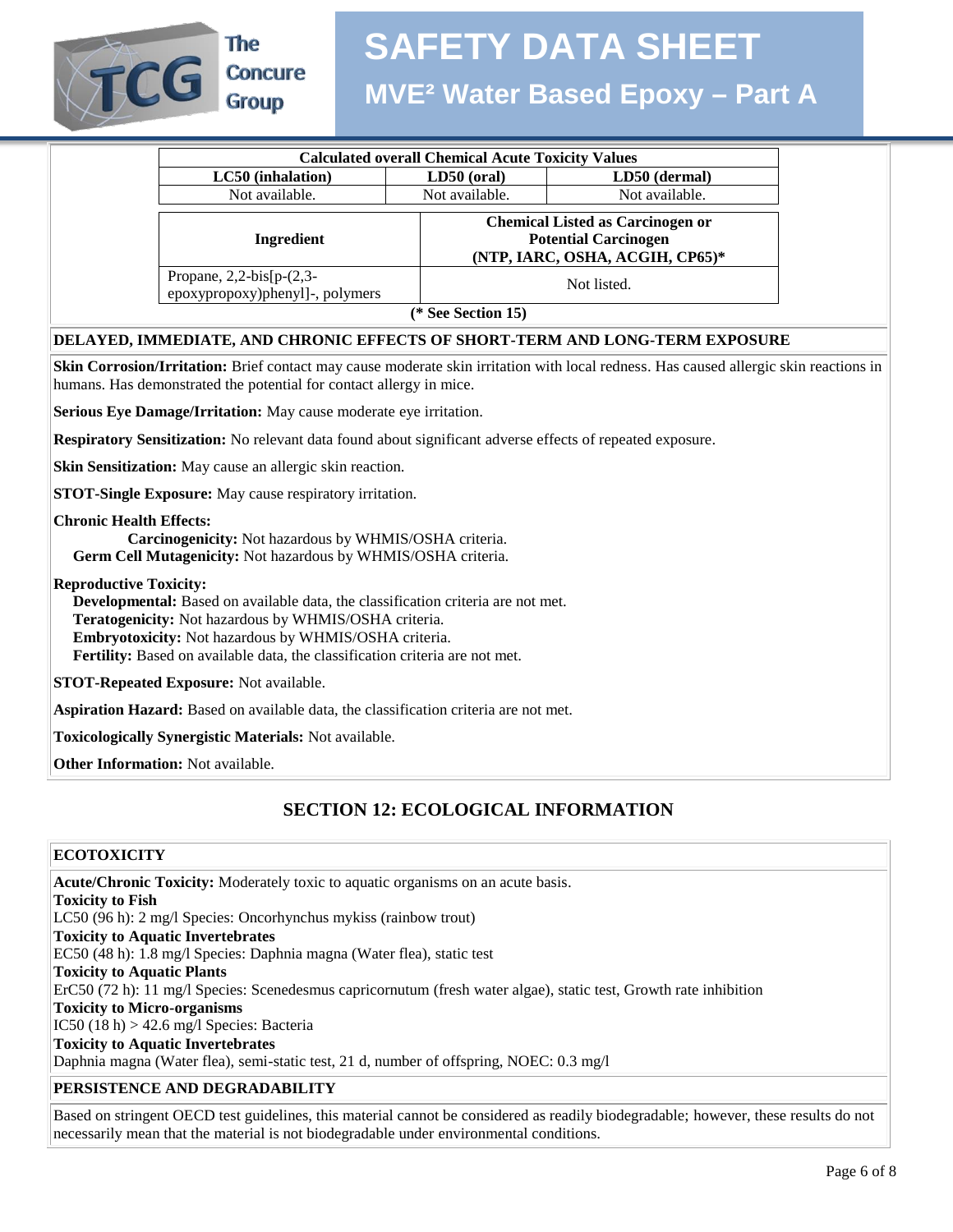

# **Concure**

# **SAFETY DATA SHEET**

### **MVE² Water Based Epoxy – Part A**

#### **BIOACCUMULATIVE POTENTIAL**

**Bioaccumulation:** Bioconcentration potential is moderate (BCF between 100 and 3000 or Log Pow between 3 and 5). **Partition coefficient, n-octanol/water (log Pow):** 3.242 Estimated.

#### **MOBILITY IN SOIL**

Potential for mobility in soil is low (Koc between 500 and 2000), Given its very low Henry's constant, volatilization from natural bodies of water or moist soil is not expected to be an important fate process. **Partition coefficient, soil organic carbon/water (Koc):** 1,800 - 4,400 Estimated.

#### **OTHER ADVERSE EFFECTS**

Not available.

#### **SECTION 13: DISPOSAL CONSIDERATIONS**

#### **WASTE TREATMENT METHODS**

**Disposal Method:** This material must be disposed of in accordance with all local, state, provincial, and federal regulations.

#### **Other Disposal Recommendations:** Not available

#### **SECTION 14: TRANSPORT INFORMATION**

#### **UN NUMBER**

UN3082

**UN PROPER SHIPPING NAME**

ENVIRONMENTALLY HAZARDOUS SUBSTANCE, LIQUID, N.O.S.

#### **TRANSPORT HAZARD CLASS (ES)**

Class or Division : 9 Packing group : III

#### **ENVIRONMENTAL HAZARDS**

Regulated as a Marine Pollutant, or meets the definition of toxic to the aquatic environment.

#### **SPECIAL PRECAUTIONS**

Do not handle until all safety precautions have been read and understood.

#### **SECTION 15: REGULATORY INFORMATION**

#### **SAFETY, HEALTH AND ENVIRONMENTAL REGULATIONS/ LEGISLATIONS SPECIFIC FOR THE CHEMICAL**

SDS prepared pursuant to the Hazard Communication Standard (CFR29 1910.1200) HazCom 2012

| <b>SARA Title III</b>                                            |                                 |                                     |                            |                       |
|------------------------------------------------------------------|---------------------------------|-------------------------------------|----------------------------|-----------------------|
| Ingredient                                                       | Section 302 (EHS) TPQ<br>(lbs.) | <b>Section 304 EHS RQ</b><br>$lbs.$ | <b>CERCLA RQ</b><br>(lbs.) | <b>Section</b><br>313 |
| Propane, $2,2-bis[p-(2,3-$<br>epoxypropoxy)phenyl]-,<br>polymers | Not listed.                     | Not listed.                         | Not listed.                | Not listed.           |

**California Proposition 65:** This product does not contain chemicals known to the state of California to cause cancer.

#### **WHMIS Classification(s):**

Class D2B - Skin/Eye Irritant, Sensitizer